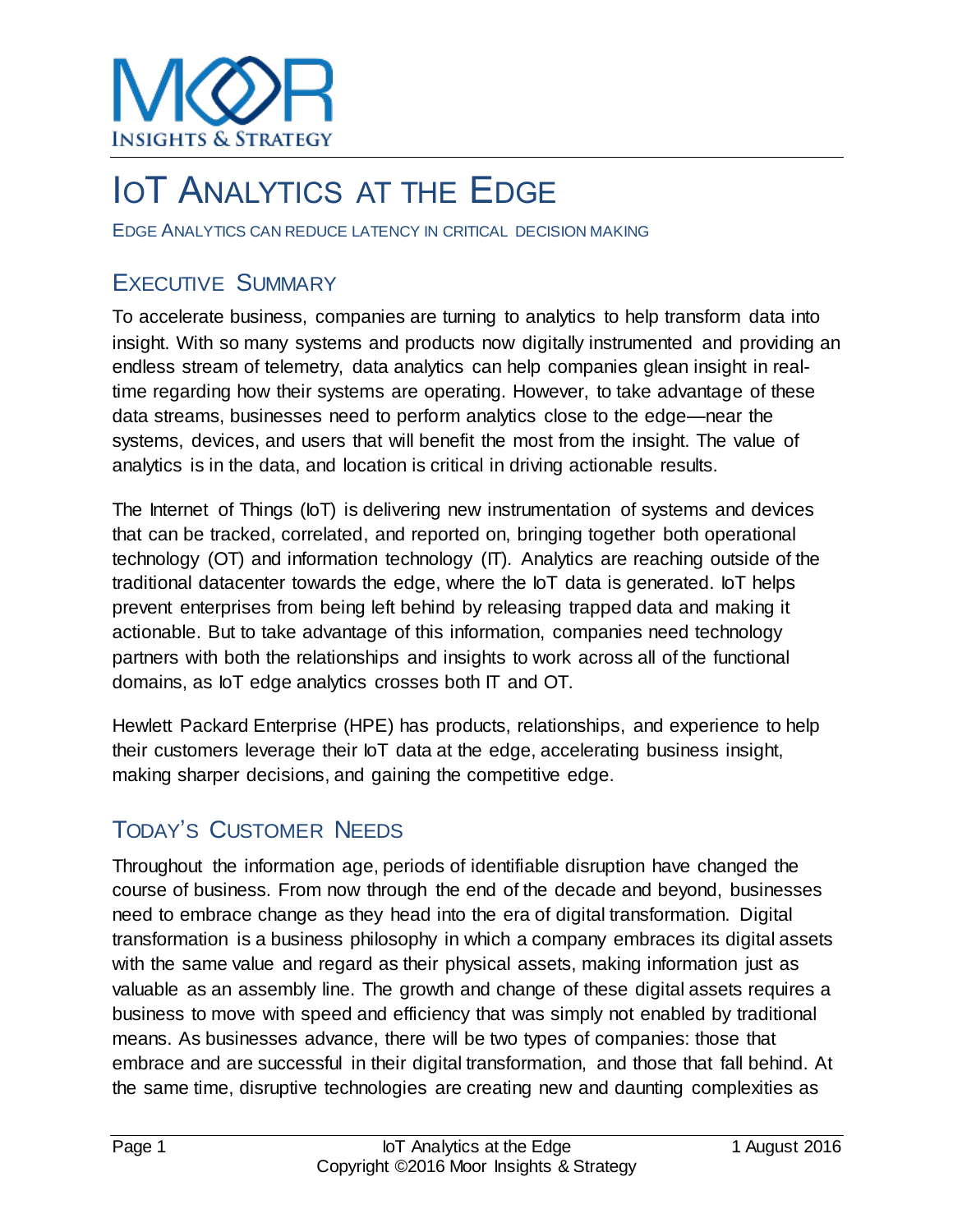

both the amount of data and the diversity of its source explodes at a nearly impossible pace. Decision-making times are rapidly scaling back as decisions are no longer driven by the latest results from the quarter, month, week, or even day. Whether it is monitoring a real-time dashboard or creating automation behind the scenes, businesses need actionable data with the lowest latency possible to stay competitive.

Creating a business understanding in this sea of complexity mandates that successful companies be proficient in their ability to understand and make business decisions based on real-time data. Data analytics, perhaps the most important science in all of information technology, has become a catchall phrase for a variety of ideas. However, simply put, data analytics is the ability to extract knowledge and insight from data. To be effective, insights must be not only actionable but contribute positive economic value to the business. Today, especially with the emergence of "big data", there are many products that attempt, through data examination, to provide business information. These insights tend to be aligned with the "book of records" concepts that have been a cornerstone of the industry. But the rapid rate of industry change will render some existing analytical techniques obsolete, or at best unresponsive to today's needs.

IoT endpoints (the devices and sensors creating the telemetry streams) are the principal source of this emerging new data. Some [predictions](http://www.dhl.com/content/dam/Local_Images/g0/New_aboutus/innovation/DHLTrendReport_Internet_of_things.pdf) see as many as 50 billion devices worldwide by 2020, each contributing to the staggering amount of data and new data types from unique sources. Many of these endpoint devices do not fit cleanly into most existing IT or even OT infrastructure. They vary from very simple, highly prolific devices that do little more than "chirp" sensor data for short distances, to complex devices capable of performing multifaceted functions (and may include a hardened, highlyavailable communication technique). For all, [careful consideration](https://www.hpe.com/us/en/newsroom/news-archive/featured-article/2016/06/7-Reasons-Why-We-Need-to-Compute-at-the-Edge.html) must be given to connectivity, security and corruption, and cost.

- **Connectivity**: Solutions must ensure proper connectivity with sufficient bandwidth and appropriate latency for the system to operate as intended. For mission critical (especially life critical) situations, loss of connectivity or extended latencies are unacceptable. Connectivity to a central authority can become problematic, and response must be effected locally to avoid interruption or delay.
- **Data Integrity**: Solutions must guarantee source integrity, authenticity, compliance with governance, and state of the data, protecting from attack or transmission disruption.
- **Economics**: Certainly all solutions must be cost effective and must include the proper tradeoff of size, complexity, and power consumption. Many devices will even be fully battery powered, likely limiting integrated complexity, and function.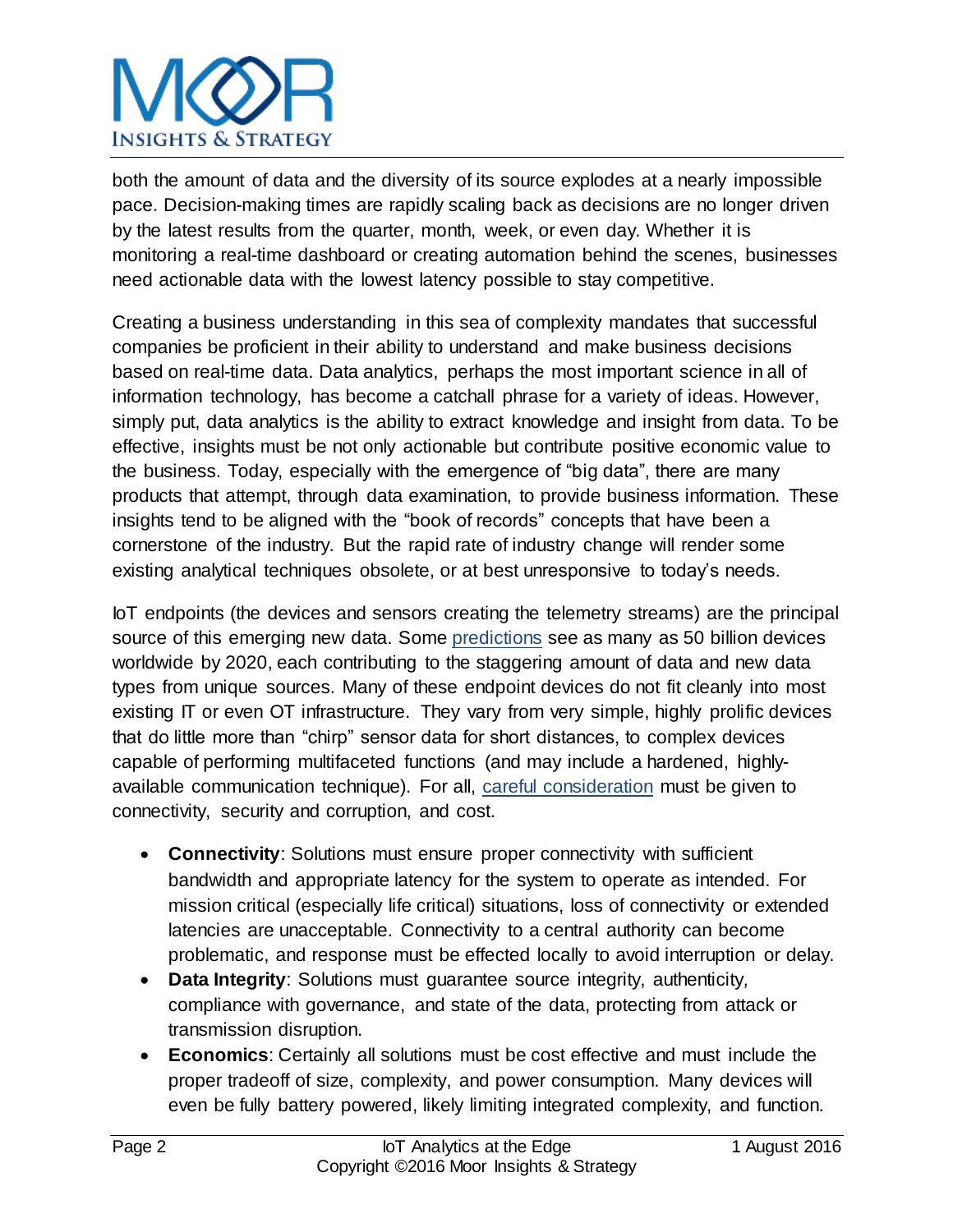

Collective data behaviors and responsibilities vary and take place at multiple levels. Some decisions are best made locally near the point of origin (or at the edge). For example, each data point creation could include response, validation, remediation, deduplication, action, or a communication with a central authority. As such, analytics performed at the correct place in a continuum can better serve the needs of business.

Figure 1 depicts a continuum of analytics—growing in **scope** and decreasing in **responsiveness**—from collections through domains to a central core. Analytics can be performed at any level, although endpoint devices themselves may have limited compute capability.



## FIGURE 1: CONTINUUM OF ANALYTICS

- Depending on the solution, **collections** represent **devices** grouped due to their contribution to a solution. For simply monitoring a collection of assets, they can operate by a simple gateway, performing device management and data assurance. For assets with extensive value to the operation, more analytics will likely drive a need for heavy-duty compute.
- A **domain** consists of one or more collections and is the seat of edge computing. Analytics at the domain (edge) can perform most types of analysis within a local environment or site. The domain's proximity to the origin of the data makes it the most compelling location, because it will lead to enhanced automation and new services that were not possible with a high latency cloud-based solution.
- Finally, the collection of global information is performed in the **central** core authority (the cloud). Examples are global trend analysis and policy synthesis. This centralized resource can also be the global repository for important data.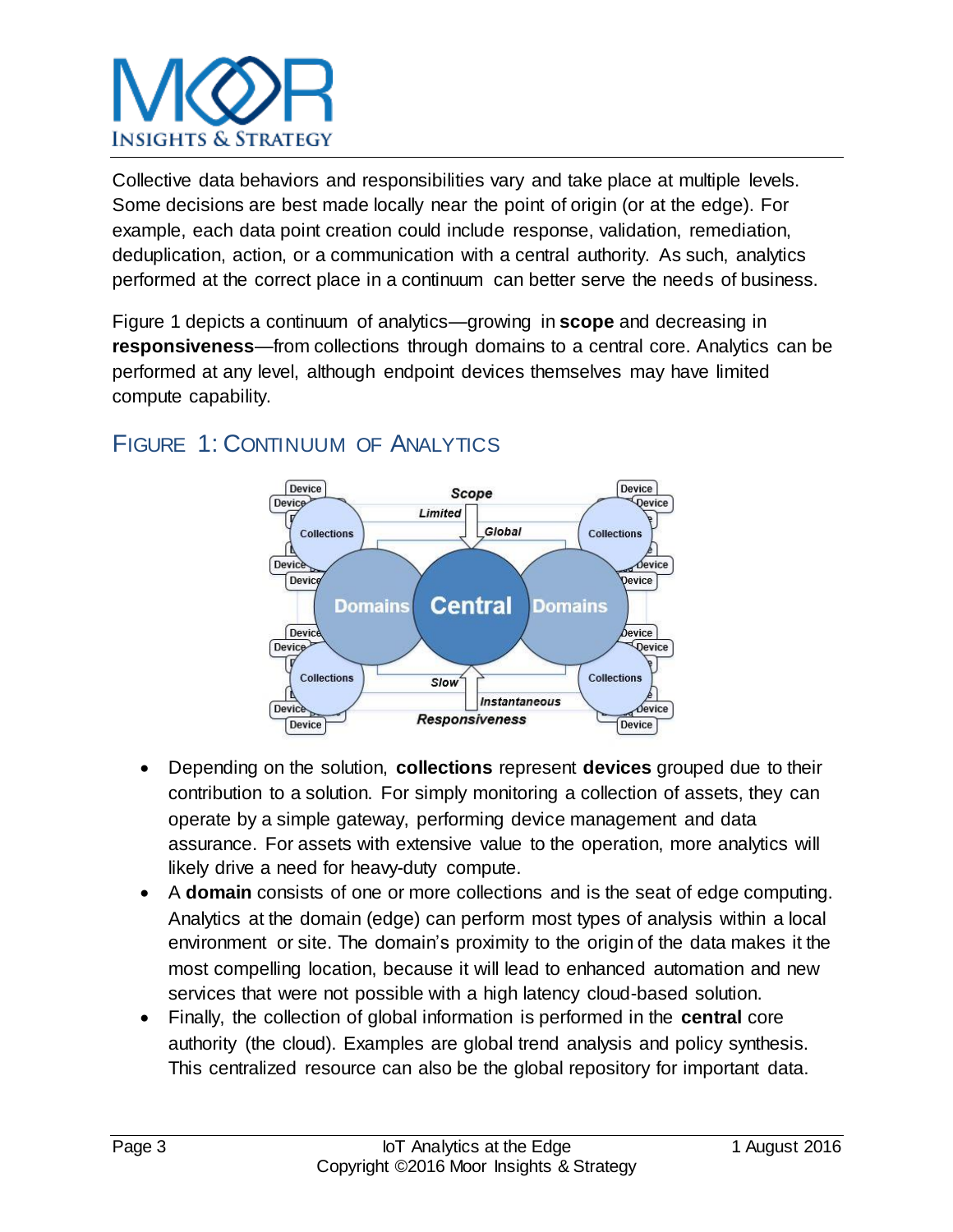

Analytics do not have to be completely deterministic at a given level, as long as a deterministic result is ultimately concluded. The best place to perform analytics is the location with the best balance of cost-effectiveness, purpose, and timeliness that maximizes operational utility.

## THE BENEFITS OF EDGE COMPUTING FOR IOT

IoT is transforming how businesses work by enabling better real-time insight into operations. This trend blurs the lines between Operational Technology and Information Technology, as OT's systems (like manufacturing and facilities) are integrated into IT's analytics engines. IoT helps release insight from a sea of data to create hard, actionable conclusions that drive clear business results. Some view the endless stream of IoT data as a valuable asset, but the insight derived has a much greater value than the data stream itself. **How** companies use this data—including **when** and **where** they use it will determine the amount of value that they can bring to the business.

One common analytics model uses a central repository where all data is kept and broad analysis is performed. Borrowing from the idea of a central "book of records", this model can be expensive and limiting. Cloud is a popular alternative to conventional IT, but its exclusive use will not constitute the best solutions in the future (due to latency, cost, and data transport). In our increasingly competitive world, businesses must use analytics at maximum effectiveness, reducing time-to-decision as well as cost, also considering location. Doing so requires thorough comprehension of five aspects of IoT data.

| <b>Aspect</b>             | <b>Description</b>                                                                                                                                                                                                |
|---------------------------|-------------------------------------------------------------------------------------------------------------------------------------------------------------------------------------------------------------------|
| <b>Source Information</b> | The deterministic identity of the device supplying data, the data type, &<br>validity (or credentials) enabling it to supply this data                                                                            |
| <b>Temporal Nature</b>    | The duration of data validity, requirements for anticipated response, & the<br>necessary bandwidth to properly service the data source                                                                            |
| <b>Interrelationships</b> | The relationship (if any) to other data sources (including redundant or<br>duplicate), discernable ownership, & management methods                                                                                |
| Compliance                | Any regulatory requirement that must be enforced (usage, privacy, data<br>residency laws, etc.)                                                                                                                   |
| <b>Operational Model</b>  | The relationship of data to the global business (optimizing operations, tracking<br>asset or process, etc.) & the creation of new opportunities emerging as a<br>result of data that was previously not available |

## TABLE 1: IOT DATA ASPECTS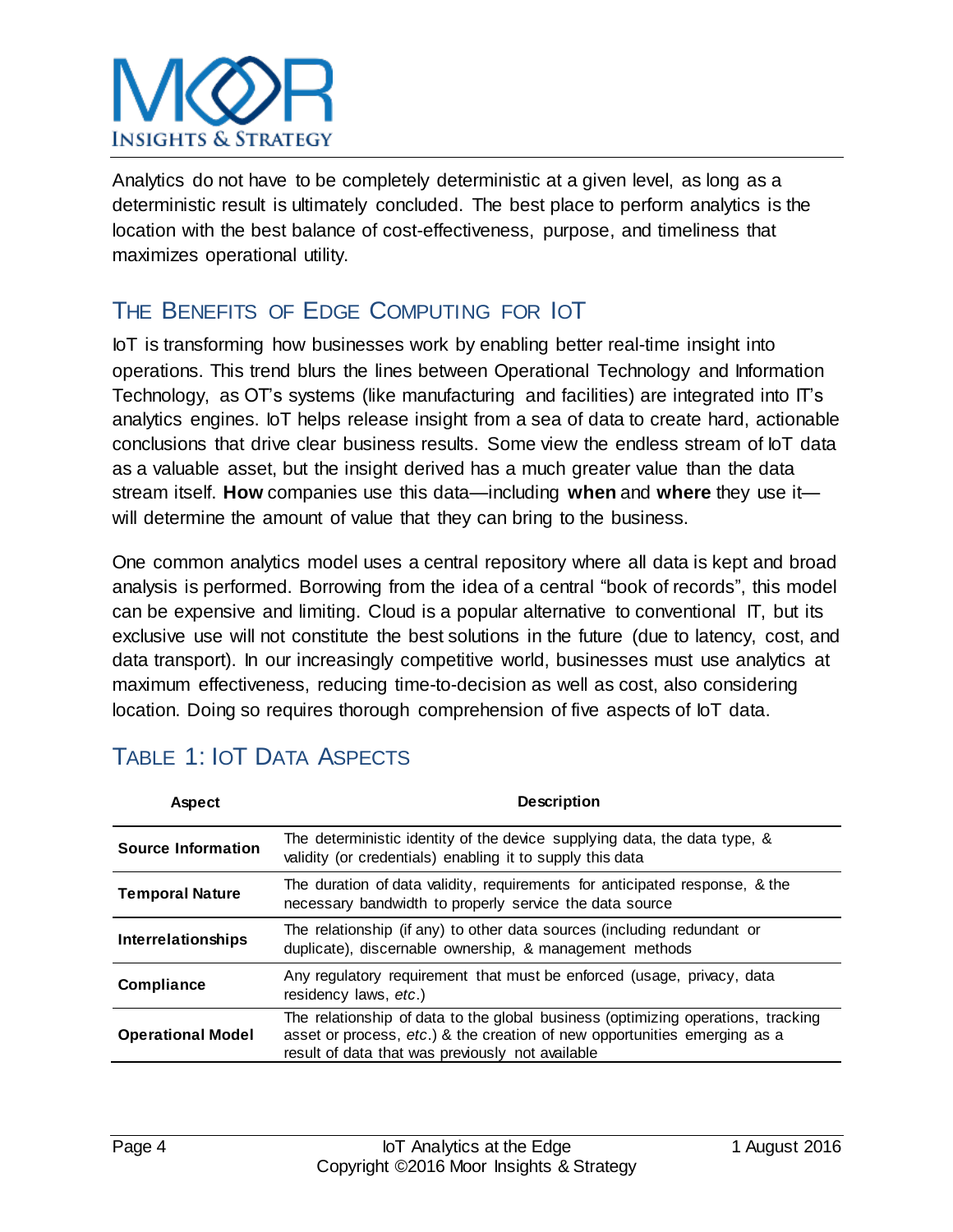## **INSIGHTS & STRATEGY**

By driving IoT analytics to the edge—where data lives—businesses can reduce latency while increasing the immediacy and value of insights. Previously only "light" compute was happening at the edge. Now, with shifts in the value of this information and the benefit of acting rapidly, we are beginning to see more "deep" compute at the edge.

IoT data and data streams differ significantly from data traditionally seen in IT. HPE not only recognizes their difference but is contributing significantly to the state of IoT. HPE is developing a purpose-built product line optimized for the increasingly important role of IoT. These IoT-focused products are defined by what HPE calls the [seven principles.](http://blog.iiconsortium.org/2015/07/the-7-principles-of-the-internet-of-things-iot.html)

- 1. **Big Analog Data**: As a primary source of big data, IoT streams are usually analog. Many endpoints are transitional devices that convert the natural analog information to digital, enabling it to be usable by computing. Data's binary nature reduces information density but explodes with the number of streams that must deliver the analog equivalent in a digital manner.
- 2. **Perpetual Connectivity:** IoT endpoints provide constant telemetry data for industrial applications as well as product or user behavior for more conventional applications. Their permanent connection enables instantaneous parametric adjustment, device management, or modification.
- 3. **Real-time**: Real-time or "as it actually happens" data is both the most valuable and most challenging. Real-time data enables an entirely new class of solutions that had previously been implausible.
- 4. **Complete Spectrum of Insights**: IoT must be comprehended in each of the five phases of data: real-time, in motion, early life, at rest, and archival.
- 5. **Immediacy vs. Depth**: Traditional solutions tradeoff speed or depth. In the past, they have delivered immediate "time-to-insight" or delayed "depth-of-insight". As compute capabilities move closer to the data's origin, both must be enabled.
- 6. **Shift Left**: IoT mandates a systematic "shift left". Capabilities previously found only in sophisticated compute and data analytics (typically reserved for the cloud or datacenters) now need to be enabled at the "left" of the data source.
- 7. **The Next V**: Big data is commonly characterized by the infamous "V(s)": Volume, Velocity, Variety, and Value. IoT enables a fifth "V": Visibility. As data is collected, data scientists around the world can see and analyze it, as needed. Visibility exposes data to remote people or locations without moving the source data.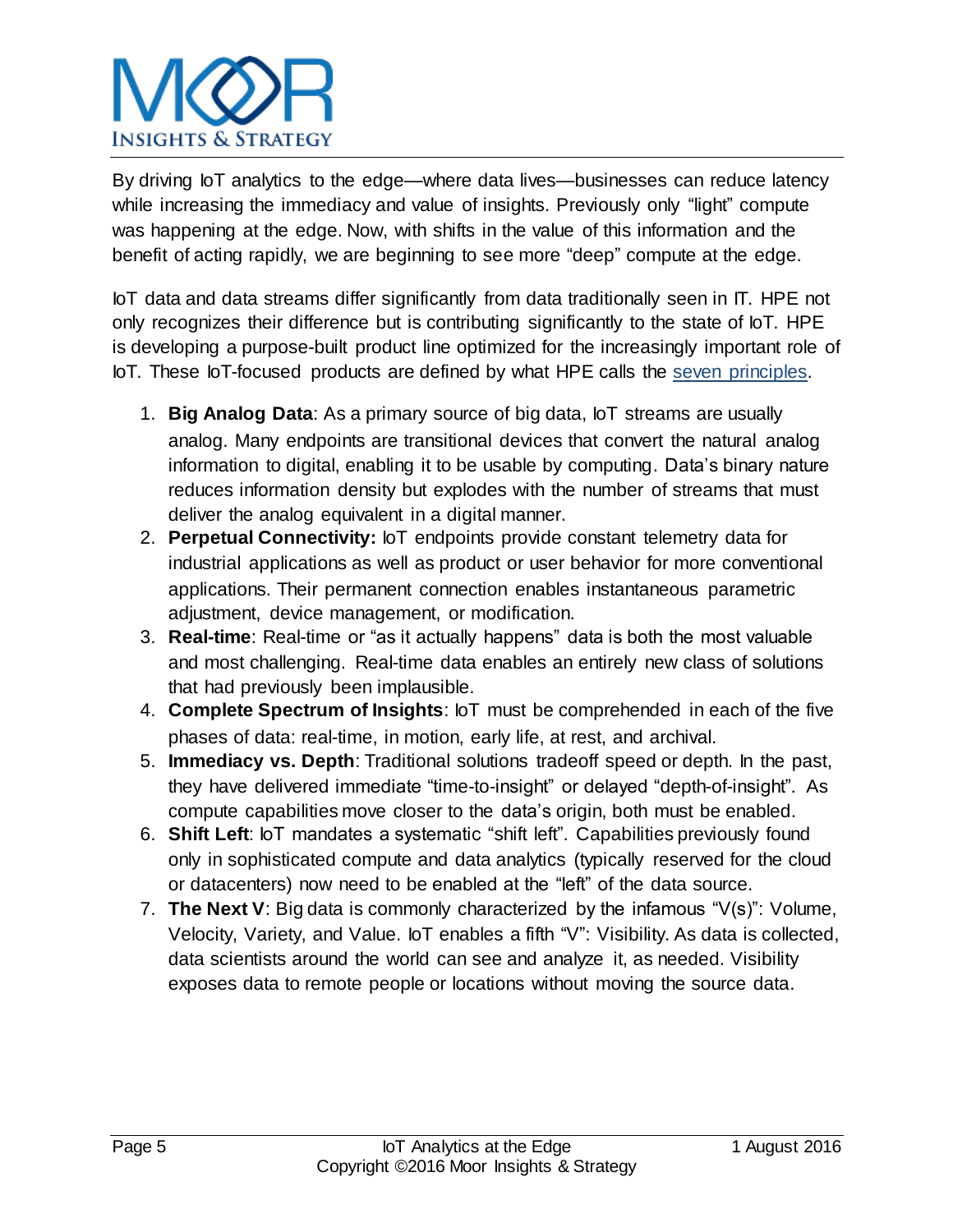

### EDGE COMPUTING FOR IOT IN ACTION

HPE already has extensive experience working with industrial customers. As IoT becomes more prevalent, HPE is able to put its experience into action, delivering clear IoT benefits to their industrial customers.

Flowserve is a 225+ year old company that manufactures advanced heavy equipment like pumps, valves, and mechanical seals. They faced a challenge in helping their end customers in the petroleum refining industry reduce the opportunity cost of unplanned downtime, something that is projected to be as high as \$20B/year in the US refining market alone. Flowserve has over 3 million pumps in the field and is now beginning to equip them to provide digital telemetry data. This data allows companies to pick optimal service windows, reducing downtime. With equipment and systems being offline up to 24 hours for service, revenue is being lost because refineries are very operational—they only make money when the equipment is running.

Because HPE was the first to industrialize a commercial piece of IT equipment for a refinery floor, they were a natural partner as Flowserve integrated IoT into their service processes. Flowserve required a high level of computation at the edge with local control, right on the plant floor, for better latency and real-time response, something they could never get with cloud-based analytics.

HPE enabled analytics at the pumps via Edgeline EL1000 intelligent gateways, avoiding cloud latency and delays. The EL 1000s collect and process pump sensor data via NI VXI sensor interface cards and PTC's ThingWorx IoT machine learning and user interface software. The user interface features augmented reality, allowing a tablet to overlay equipment status onto live video of the pump, for a simpler, more intuitive view of the pump. Analytics insights are securely relayed via Aruba Wi-Fi access points which also interface with Aruba BLE Beacons on the Flowserve pumps to provide location-based services (for example, tracking service personnel or even recalling service records when an engineer approaches a machine).

The EL 1000s provide Flowserve a significant level of compute power, even in a cost challenging plant environment. The gateways' ability to operate in elevated temperatures at low power consumption enables them to function virtually anywhere the pumps are deployed. Faster time to insight helps reduce the typical maintenance window by up to 75%. The result is that the Flowserve pumps, and the processes they serve, can run continuously for longer periods, and that when maintenance is required it substantially reduces downtime compared with competing solutions.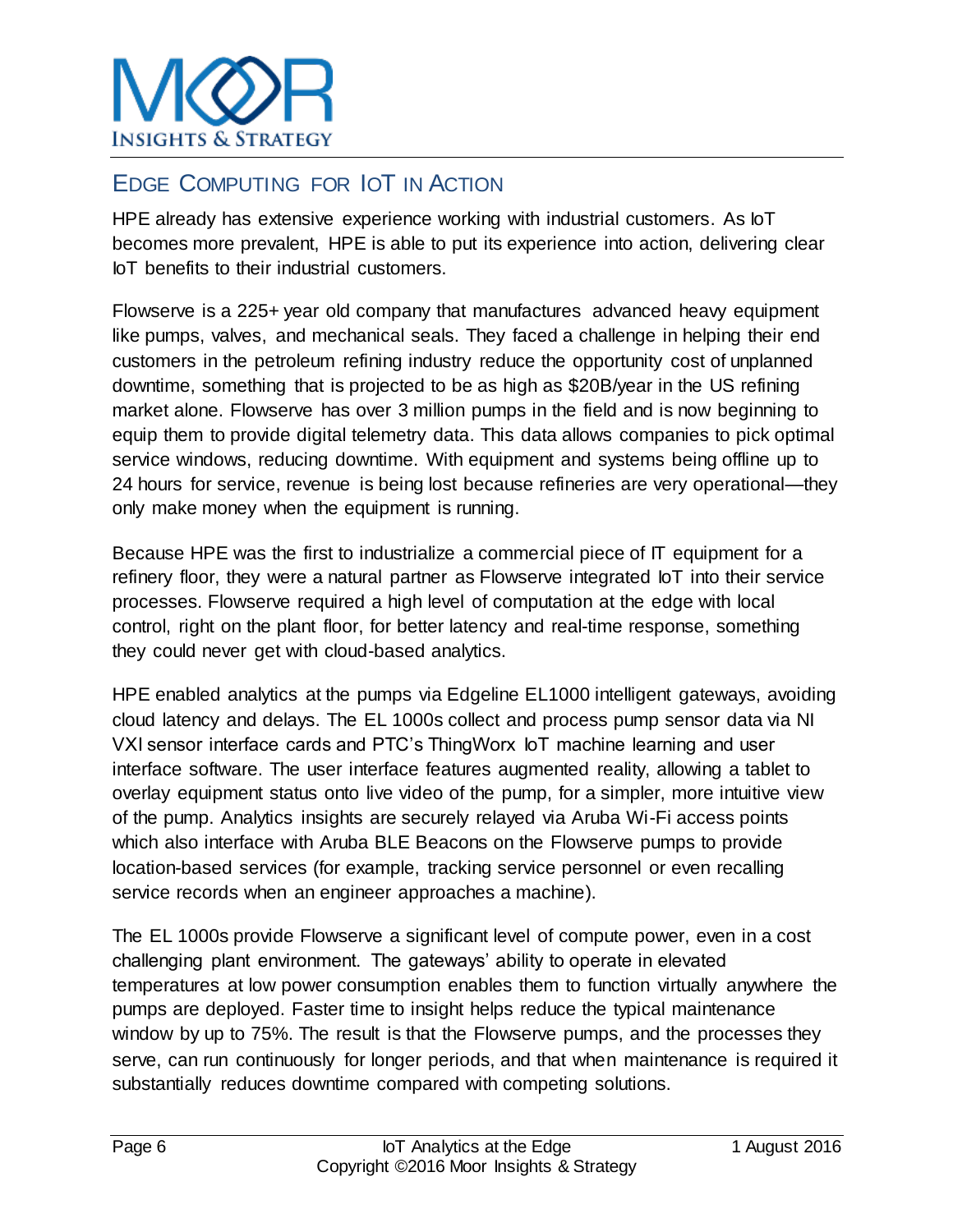

### HPE'S PORTFOLIO OF IOT EDGE COMPONENTS

HPE addresses the IoT market with a combination of products including the purposebuilt Edgeline compute products, high security networking infrastructure, location-based services, analytics software solutions, as well as HPE IoT services and financial services. These products are supplemented by an ecosystem of technology and reseller partners who understand how to leverage IoT to transform business operations.

## *HPE EDGELINE EL10 / EL20 INTELLIGENT GATEWAYS*

The HPE Intelligent Gateways enable organizations to capture and handle data streams at the edge in challenging environments, including oil and gas, manufacturing, and smart cities. Their non-traditional form factors are designed specifically for these new deployment scenarios. With low wattage DC power, the entry level [Edgeline EL10](http://www8.hp.com/us/en/products/server-edgeline/product-detail.html?oid=1008670386) (based on Intel Atom processors) and the more capable [Edgeline EL20](http://www8.hp.com/us/en/products/server-edgeline/product-detail.html?oid=1008670391) (based on Intel i5 processors) are designed to be mounted and operated at the edge, as close as possible to data collection. Used with a suitable Ex enclosure, both the EL10 and EL20 can be used in hazardous industrial applications.

### *HPE EDGELINE EL1000 / EL4000 CONVERGED IOT SYSTEMS*

The HPE [Edgeline EL1000 and EL4000](https://www.hpe.com/h20195/v2/GetPDF.aspx/4AA6-6095ENN.pdf) systems are the industry's first "Converged IoT Systems"*.* They integrate high performance Intel Xeon x86 compute, industry standard PXIe data capture and control, and enterprise-class systems and device management. Converging PXIe and datacenter-class compute is a first, enabling HPE to address a multitude of IoT connectivity use cases. Environmentally hardened to be deployed at the edge, or far from the traditional datacenter, these systems use HPE server processing and Integrated Lights Out (iLO) management, so the server management and security technologies in practice in the most demanding datacenters are available at the edge. High capacity storage and standard PCIe capabilities are integrated into the Edgeline chassis. This complete converged solution features small footprints, low energy, fewer cables, and embedded control, which are key benefits at the edge.

### *ARUBA SECURE MOBILITY*

Aruba Wi-Fi solutions wirelessly connect devices (even in areas requiring Class 1 Division 1 certification), wired Aruba switches service Ethernet enabled devices, and Aruba remote access solutions connect remote sites over cellular or WAN. Meridian location-based services offer wayfinding and geofencing for site navigation, safety, and compliance applications. Aruba ClearPass IoT Profiler fingerprints new IoT devices to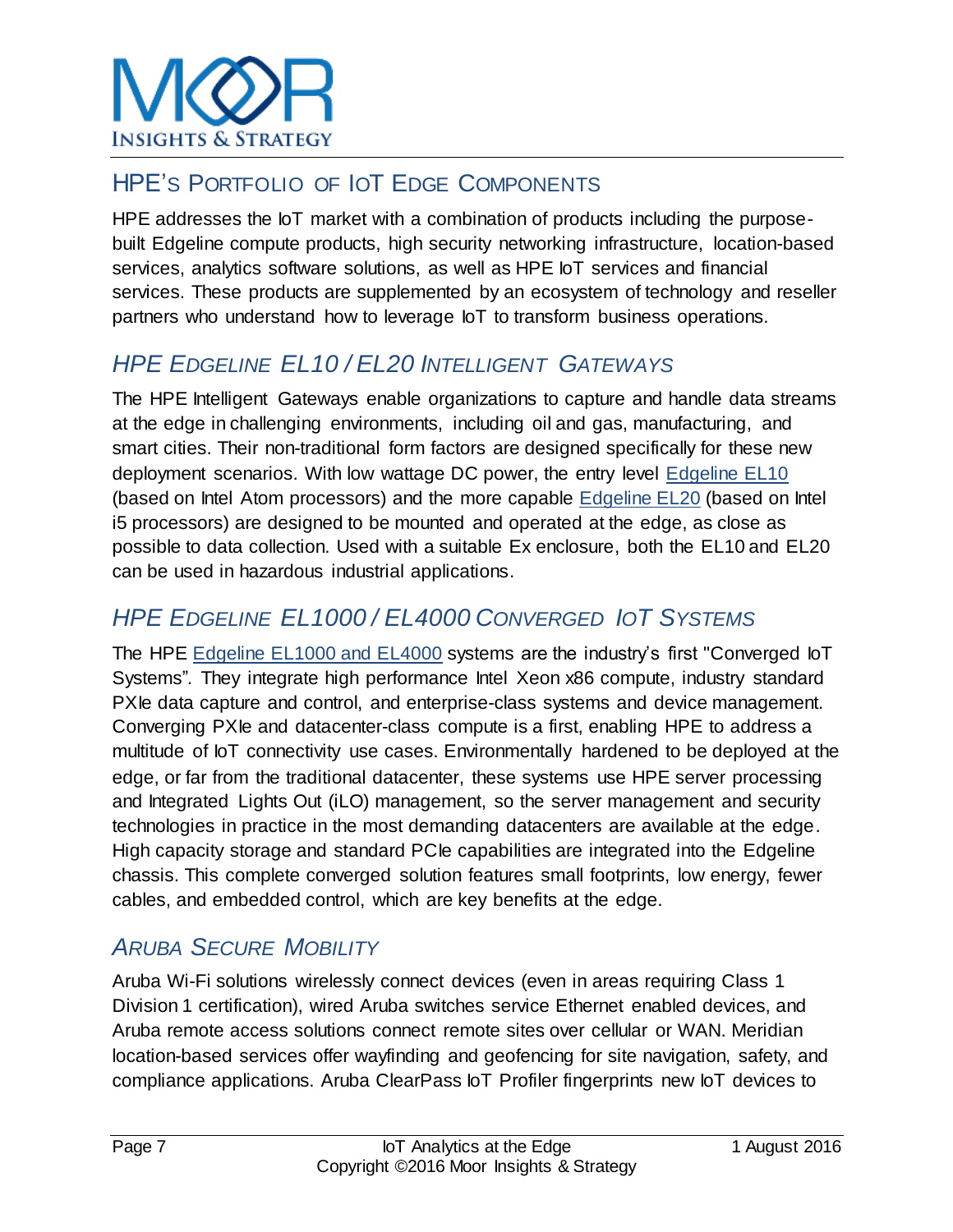

determine whether they can be trusted to access the network and manages access rights once they are connected.

### *VERTICA ANALYTICS SOFTWARE*

To handle the actual analytics load at the edge, [HPE Vertica Analytics Platform](http://www8.hp.com/us/en/software-solutions/advanced-sql-big-data-analytics/) can run on Edgeline EL4000 systems. This gives businesses a unique and practical solution for handling massive amounts of data in remote locations along the edge. This in-database machine learning can be applied to a wide range of analytics use cases, with the flexibility to interact with broader-level analytics solutions built on Hadoop, whether running on premise or in the cloud. Veritca can execute at the edge for instant insight while also driving those interim, non-concluding data points further up the stack to integrate with traditional analytics engines.

## *IOT SERVICES & IOT INNOVATION LABS*

As a company that has led its own IT transformation, HPE is in a good position to both understand a company's infrastructure and challenges as it moves into the world of IoT. With services [designed around key components](https://www.hpe.com/us/en/services/consulting.html) of an IoT solution (including business process, infrastructure and applications, along with vertical knowledge and expertise), HPE can help customers work through their unique IoT challenges. HPE has created [IoT Innovation Labs](https://www.hpe.com/us/en/servers/global-innovation-lab.html) to help customers visualize real-world examples of IoT in a lab environment that encourages collaboration. As a way to help companies using IoT to drive more efficiency and insight, the HPE IoT Innovation Labs bring together the IoT ecosystem with HPE products, including strategy, roadmap, and deployment discussions. HPE customers can then use the labs either physically or remotely to prove out a specific solution and reduce time to implementation.

### *HPE UNIVERSAL IOT PLATFORM - DATA ENABLEMENT PLATFORM*

This platform enables the connection of any device over any network, with a standardsbased data model, creating micro services and IoT applications that drive data to monetization, quickly and at scale.

## *THE IOT SENSOR & CONTROL ECOSYSTEM*

The [IoT ecosystem](http://www.iiconsortium.org/) is robust in industries like energy, healthcare, manufacturing, smart cities, and transportation. IoT solutions have created a sea of endpoint sensors that collect information and generate streams of data. Endpoints range from simple probes to complex kinetic devices that can perform functions on command. Sensors monitor temperature, pressure, presence of gas or liquid, consumption, process status, location,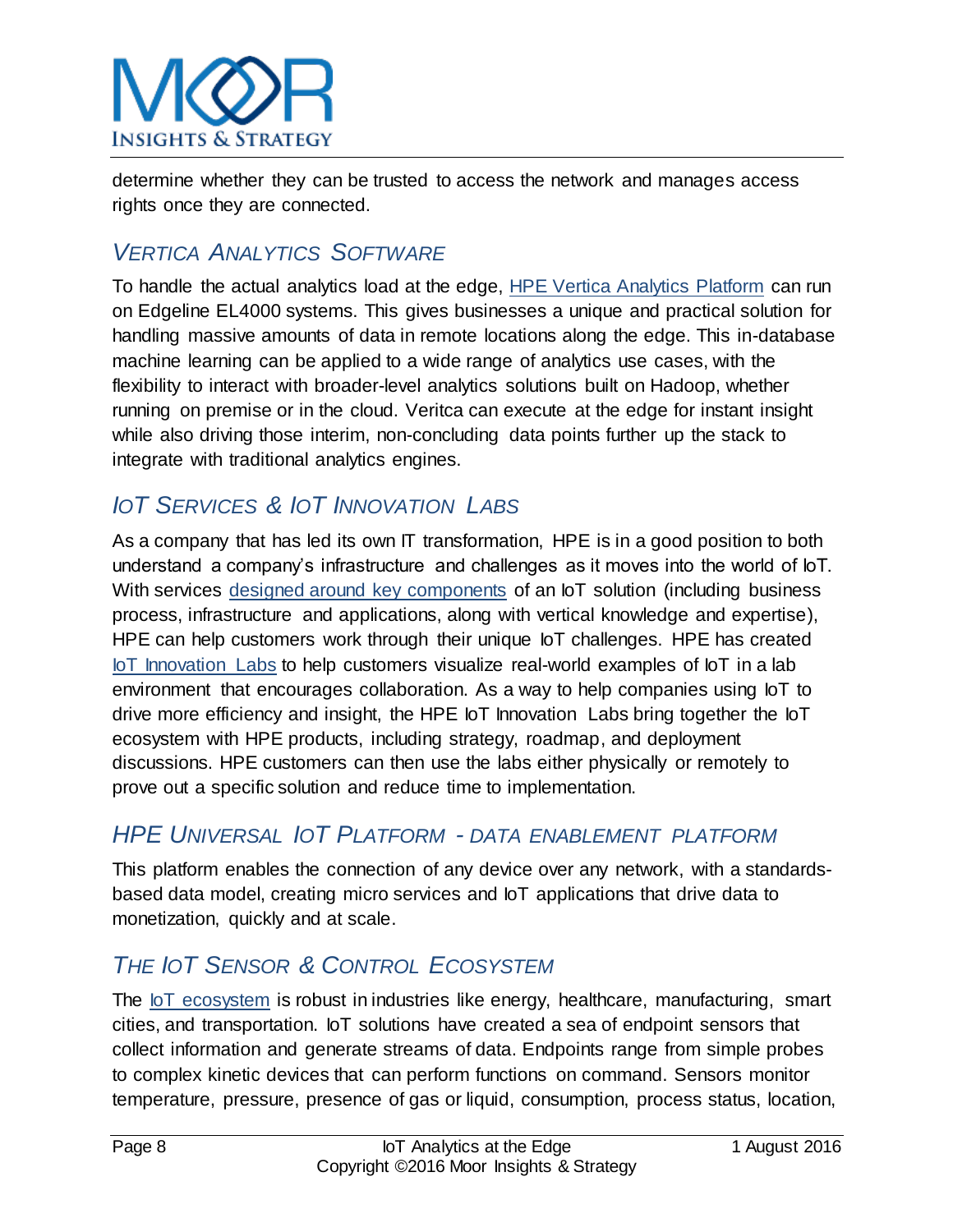# **INSIGHTS & STRATEGY**

and more. As the industry evolves, solutions will enable business integration, creating a fully optimized and instrumented enterprise. Edgeline's inclusion of the PXIe industry standard enabled a converged approach to data acquisition and analysis directly from sensors. HPE's participation in industry standards helps avoid vendor lock-in.

## *HPE ECOSYSTEM PARTNERSHIPS*

In addition to the products optimized for the future, HPE understand this market disruption goes beyond a single company. To be successful, this opportunity mandates best of breed partnerships. As such, HPE has established several key partnerships. According to HPE, various other partnerships will be disclosed as they mature.

- **Intel Corporation**: HPE and Intel partner to enable delivery of open standardsbased IoT solutions that will enable creation of value from the growing amount of data collected from devices and sensors. Both companies are committed to best of breed solutions combining device and sensor technology with products that will collect and process data even in the harsh edge environment.
- **Microsoft Azure**: HPE Edgeline systems come in ruggedized, mobile, and rackmounted versions and are aimed at a variety of industry sectors, with HPE specifically naming the logistics, transport, health, government, and retail sectors all certified to work with Microsoft's Azure IoT Suite.
- **GE (Predix)**: HPE is the preferred provider for GE's Predix cloud-based Platform-as-a-Service technology built exclusively for the industrial internet. This partnership will enable businesses to integrate once-isolated control systems and leverage next-generation sensors, enable insights, and automate industrial environments. The companies plan to support the aerospace, oil and gas, manufacturing, automotive, and energy industries.
- **National Instruments (NI)**: HPE and NI plan the availability of pre-tested Big Analog Data solutions based on NI DataFinder Server Edition software and HPE platforms. This partnership enables an IoT big data solution that is fundamentally different from traditional big data. This pre-tested solution reduces integration risks by providing complete, pre-validated, tested solutions that manage and analyze the complexities of file-based sensor data.
- **PTC**: Among the capabilities available from PTC is edge computing support as part of its IoT technology platform. PTC's control system provides aggregation and seamless integration of both primary and secondary sensor data into ThingWorx Analytics. Additionally, ThingWorx provides automation for machine learning, real-time anomaly detection, and failure prediction in rapidly deployed role and user experience based web and mobile applications.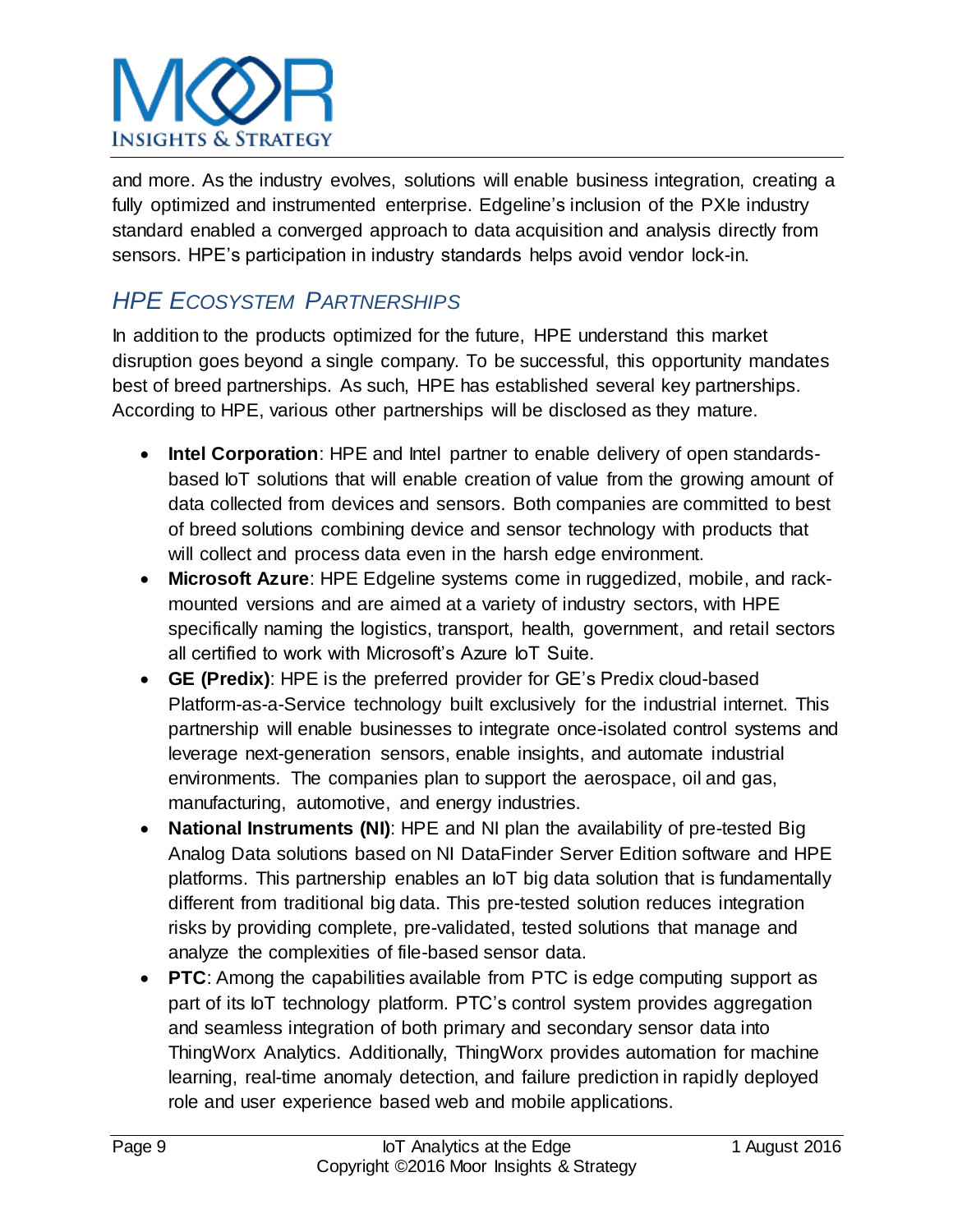

### HOW EDGE IOT IS EVOLVING

Since the beginning of the information technology era, the principal value has been "data" and the ability to obtain insight from it. There have been many technological advancements, ranging from the early mainframe to today's interconnected devices. While few advancements equal the impact of the internet or the repeated reinvention of more capable / lower cost building blocks, the general theme remains: scale-out from centralized to highly distributed. Information processing follows the data and naturally flows to the most optimum point, continuously rebalancing speed, efficiency, and cost.

### FIGURE 2: DATA GROWTH



The explosion of loT and the data it creates coupled with the needed speed of business, mandates analytics be performed at the edge—fastest access to data, ability to put data in context, and most reliable operations—all enabled by increasingly capable, costeffective endpoints. As capability increases, device analytics (integrated into the device itself) will be added, further empowering rapid, data-enabled business direction.

### CALL TO ACTION

The opportunity to reduce latency, accelerate action, and amplify results will come only when analytics can happen closer to the edge, where all of this IoT data is being created. To change their business trajectory and leverage IoT, enterprises should give serious thought to not only **what** is being analyzed but **where** it is being analyzed.

Long known for their IT products, HPE is helping reduce latency and accelerate realtime answers by bringing IT and OT together. HPE has both the specialized equipment and the ecosystem partnerships to build a complete solution, all wrapped up in the IoT services and expertise that come from an industry leader. Companies who are actively investigating edge analytics for the sea of IoT data they are creating should consider HPE for edge analytics solutions.